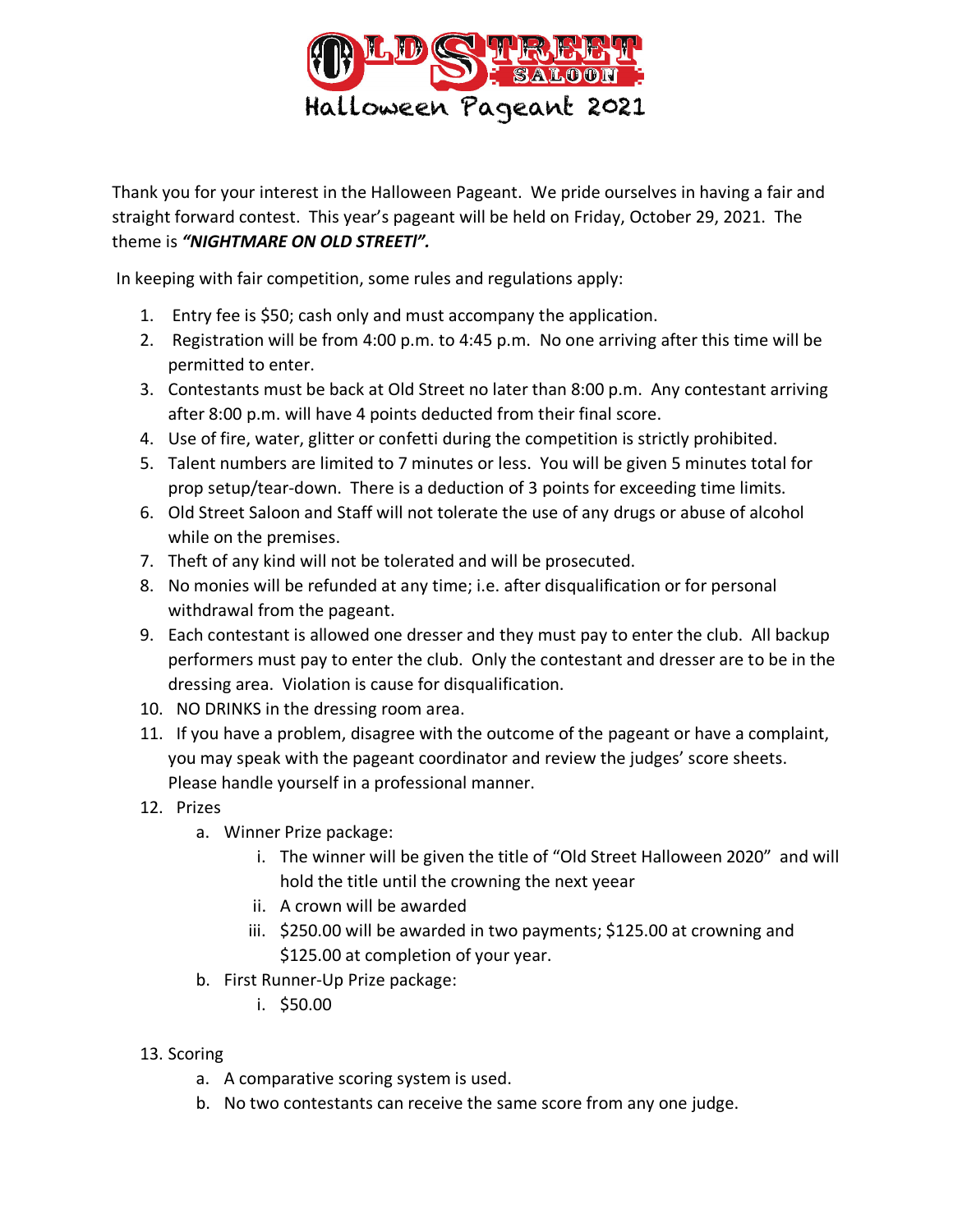

- c. Categories
	- i. Presentation—Worth 20-2 points
	- ii. On-Stage Question/Halloween Look—Worth 20-2 points
	- iii. Talent—Worth 40-4 points
- 14. Revocation of title
	- a. The Club Management/Owner may revoke title at their discretion, at any time.
	- b. The Club Management/Owner may revoke award Prize Package.
	- c. Crown must be surrendered immediately upon revocation notification.

By signing below, I acknowledge the understanding of the above rules and regulations.

Signature\_\_\_\_\_\_\_\_\_\_\_\_\_\_\_\_\_\_\_\_\_\_\_\_\_\_\_\_\_\_\_ Date\_\_\_\_\_\_\_\_\_\_\_\_\_\_\_